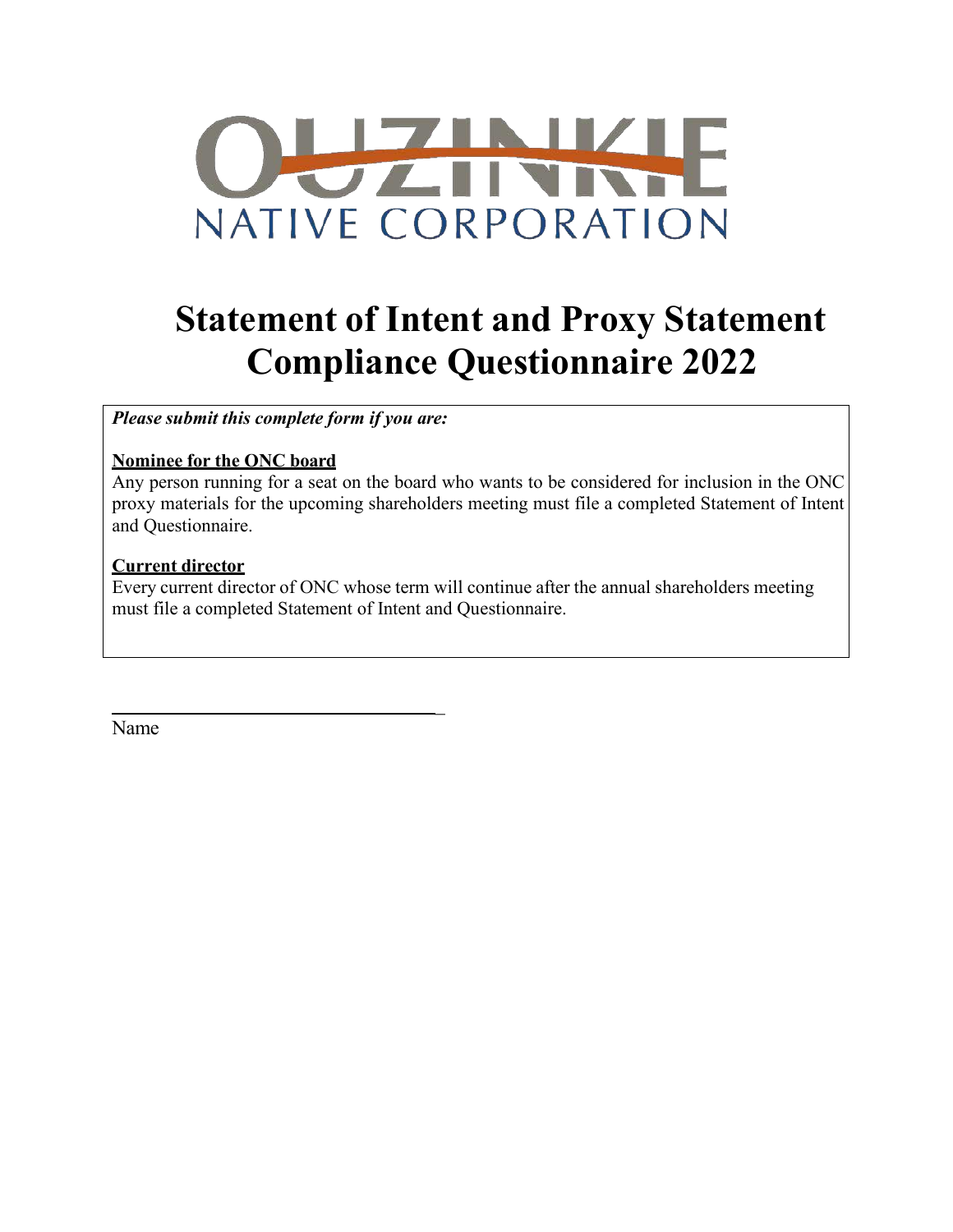## **General Information**

Each year, Ouzinkie Native Corporation ("ONC") distributes proxy materials and solicits proxies in connection with its annual shareholders meeting. The solicitation of proxies is governed by state regulations that require disclosure of certain information about *nominee*s and directors of ONC and its subsidiaries. In addition, ONC's *bylaws and policies* require that directors meet certain qualifications and avoid certain conflicts of interest.

- Please answer each question fully and accurately and provide any additional information you think may be relevant.
- Information you provide will be used by the *board* as it considers candidates for inclusion on the ONC proxy materials and prepares its proxy materials.
- Some information you provide may be used in the ONC proxy statement.
- ONC may request additional information it deems necessary to comply with the regulations, *bylaws* or ONC policies and procedures.

ONC is prohibited from distributing a proxy statement that contains a material misrepresentation. Because ONC will rely on information you provide in this questionnaire in preparing its proxy statement, do not make any material misrepresentation in your answers. If after submitting this questionnaire you become aware of information that may or would make any answer a material misrepresentation, you must contact ONC immediately and provide supplemental information necessary to correct your answer.

A misrepresentation is a statement that, at the time and under the circumstances in which it is made (1) is false or misleading with respect to a material fact; (2) omits a material fact necessary in order to make a statement made in the solicitation not false or misleading; or (3) omits a material fact necessary to correct a statement, in an earlier communication regarding the solicitation of a proxy for the same meeting or subject matter, which has become false or misleading. A misrepresentation is material if there is substantial likelihood that a reasonable shareholder would consider it important in deciding how to vote. A series of statements or omissions that are objectively false or misleading, but which might not be material misrepresentations if considered separately, might be material misrepresentations if there is a substantial likelihood that a reasonable shareholder would consider the series important in deciding how to vote.

If you have a question about this form or any information you may provide, or if you need assistance with filling out the form, please contact Beth Welty, Senior VP of Communications and Community Impact, at 11001 O'Malley Centre Drive, Suite 105, Anchorage, Alaska 99515; phone: 907-561-2452; cell: 907-519-8627; fax 907-561-2453.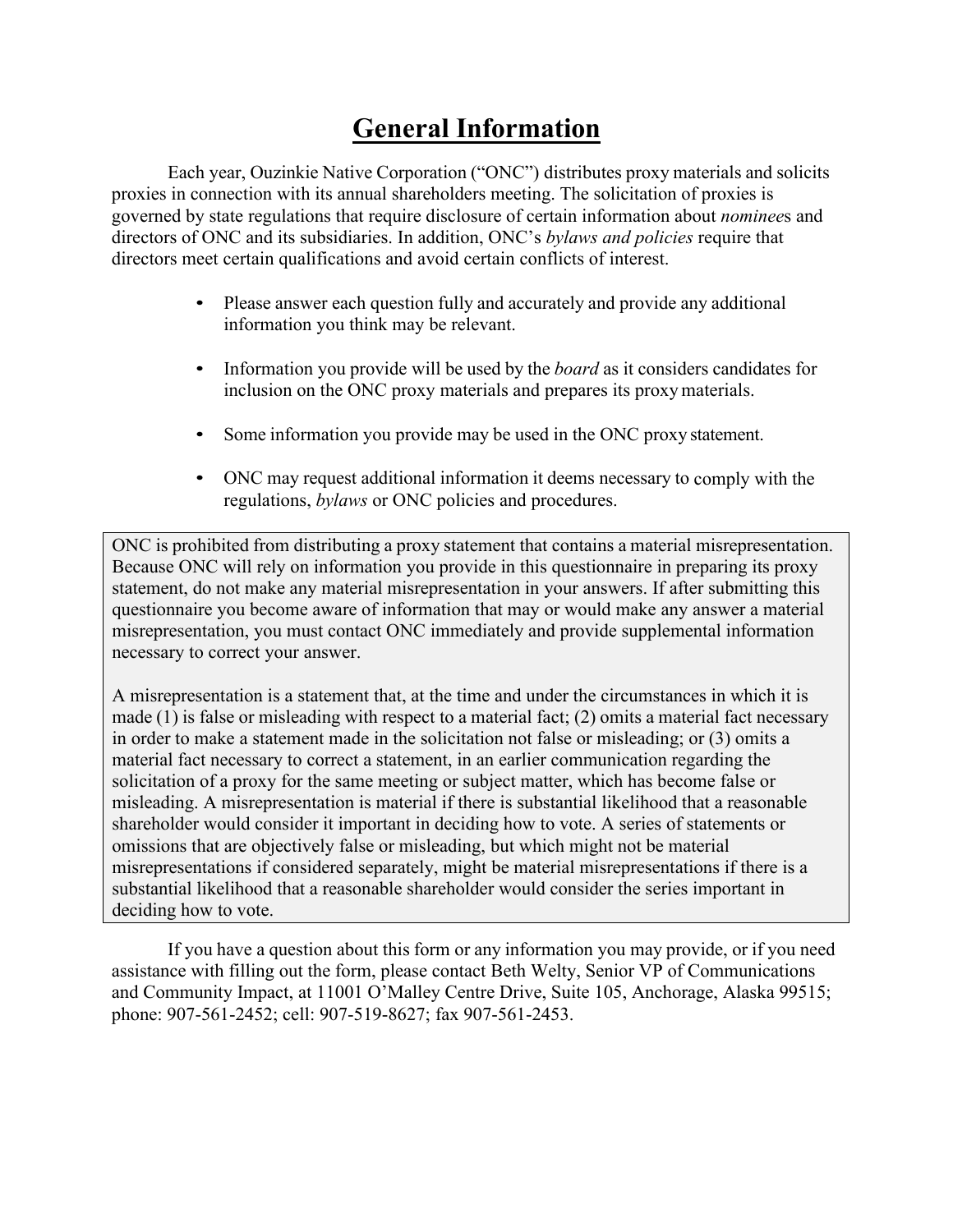## **Instructions**

All Statements of Intent and Questionnaires by nominees and current directors must be received by ONC no later than 5:00 p.m. Alaska time, on August 12,

2022. Statements of Intent and Questionnaires can be filed by fax or e-mail, but Statements of Intent and Questionnaires received by the deadline by fax or e-mail will be considered timely only if the original signed Statement of Intent and Questionnaire is received within 10 days after the deadline.

### *Answering the questions.*

- If you do not know the answer, write "don't know" or "DK."
- If the answer is no or none, write "no" or "none."
- If a question is inapplicable to you, given your answers to other questions, write "not applicable" or "NA."
- Any unchecked box or unanswered question and any box left blank will be interpreted as "no," "none" or "not applicable."
- If the answer to one question is the same as, or is supplemented by, the answer to another question, write "see  $#$  " and put in the number of the other question.
- If you need additional space for an answer, continue your answer on a separate sheet of paper and write "see attached.
- When providing the name of a person or entity, please provide the full name (i.e., no acronyms unless they are generally known by the board, such as "KGS" or "KANA").

The Statement of Intent and Questionnaire uses several terms with specific definitions All defined terms are shown in italics and are defined on page 14.

### Statements of Intent and Questionnaires should be sent to:

Ouzinkie Native Corporation P.O. Box 89, Ouzinkie, Alaska 99644-0089; phone 907-680-2208; fax 907-680-2268; or [ewelty@ouzinkie.com](mailto:ewelty@ouzinkie.com)

OR

Ouzinkie Native Corporation 11001 O'Malley Centre Drive, Suite 105, Anchorage, Alaska 99515; phone 907-561-2452; fax 907-561-2453; or [ewelty@ouzinkie.com](mailto:ewelty@ouzinkie.com)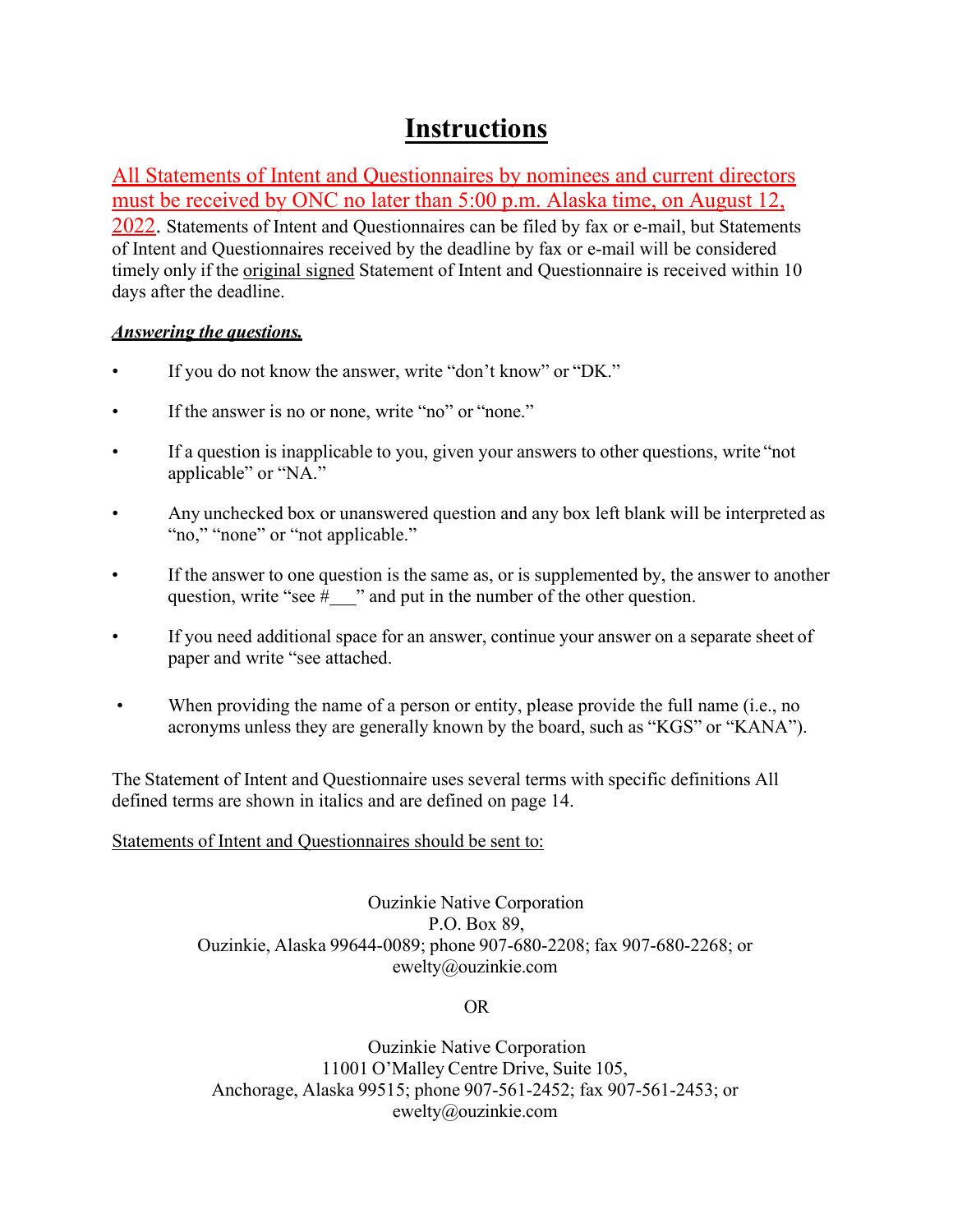## **Current Status**

I am (check all applicable boxes):

*Director* of ONC (A current ONC *director*)

*Nominee*

*Officer* of ONC

*Director* or *officer* of a *subsidiary* – name of*subsidiary*:

*Director* or *officer* of an *affiliate* – name of *affiliate*: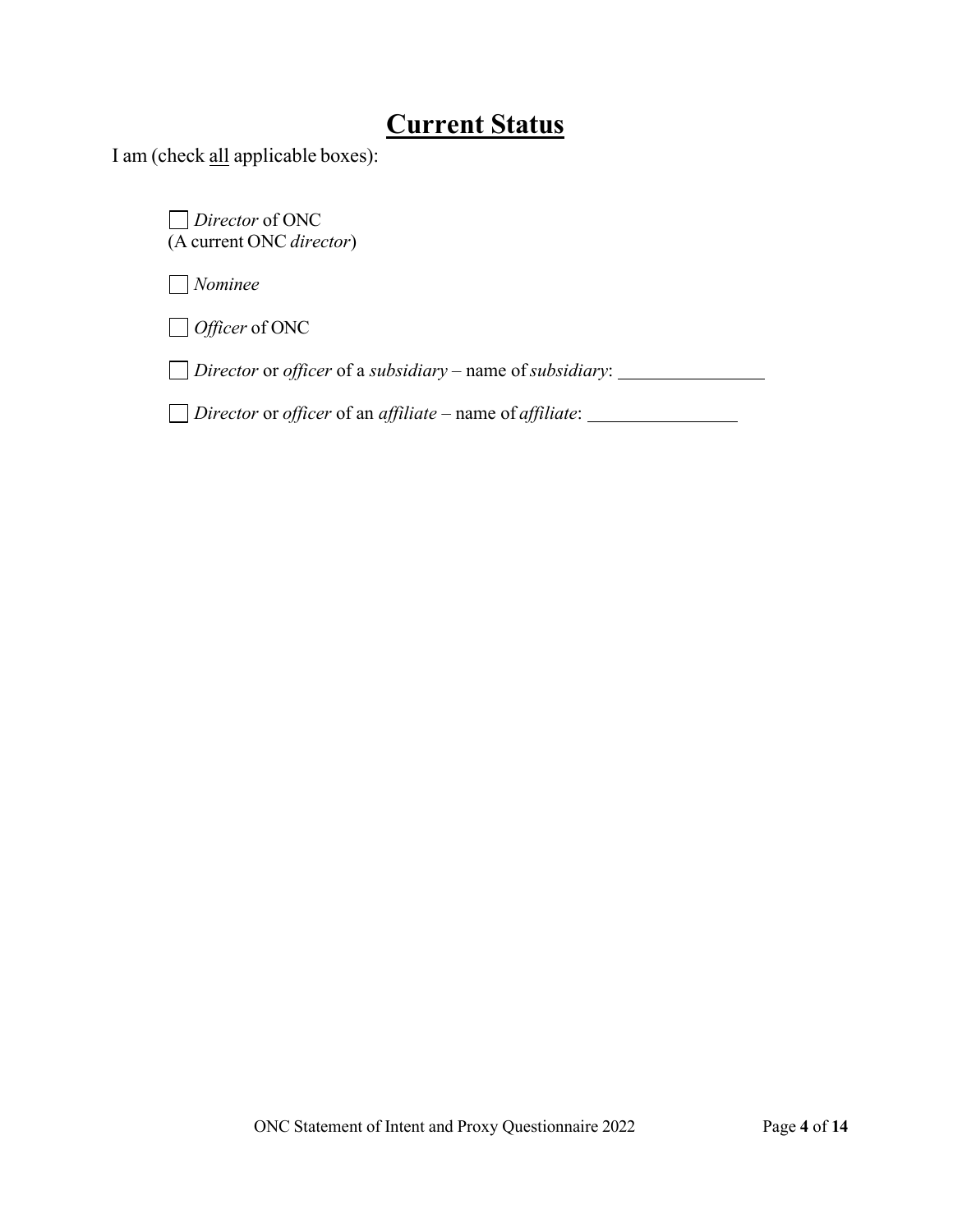## **Statement of Intent**

If I am a *nominee*, I state and certify that I intend to run for election to the board, that if elected I will serve, and that I am qualified, as provided in the bylaws, to serve as a director or will be qualified to serve as a director if I am elected.

### **Qualifications**

I certify the following (check all applicable boxes).

I am a shareholder of record of ONC owning at least 50 shares.

 $\vert$  I am a Native or descendant of a Native, as those terms are defined by ANCSA.

 $\Box$  I am a citizen of the United States.

I am a resident of the State of Alaska (see Article III, section 12 of *bylaws* for explanation).

I am not a director or *employee* of another *ANCSA corporation*, or a *subsidiary* of such a corporation.

I am not a director or *officer* of an *entity* in which another *ANCSA corporation* has a substantial direct or indirect ownership or management interest.

I have no ownership interest in an *entity* in which another *ANCSA corporation* has a substantial direct or indirect ownership or management interest.

I am not a *director* or *officer* of a business whose interests are in direct conflict with the interests of ONC.

 $\Box$  I have no ownership interest in a business whose interests are in direct conflict with the interests of ONC.

I am aware of, and agree to, the *director* qualifications respecting meeting attendance and acting under the influence of alcohol or a controlled substance (see Article III, section 12 of the *bylaws*).

I am aware of, and agree to, the Board of Directors Code of Conduct (SOP No. 11), as it may from time to time be amended by the *board*. (A copy of the current code of conduct is available by contacting the ONC office.)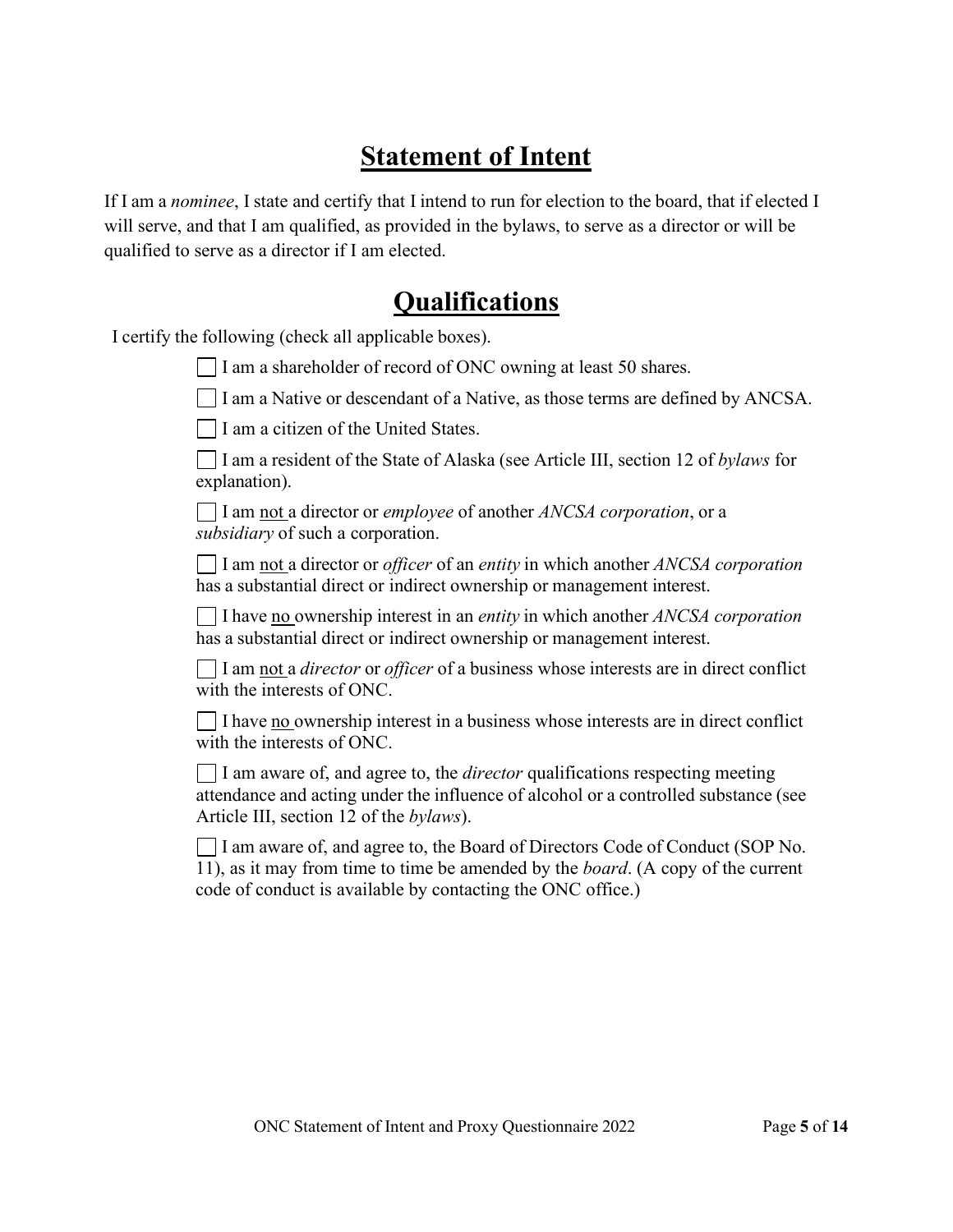## **Biographical Information**

| ,我们也不会有什么。""我们的人,我们也不会有什么?""我们的人,我们也不会有什么?""我们的人,我们也不会有什么?""我们的人,我们也不会有什么?""我们的人<br>Age: |  |  |  |  |  |
|------------------------------------------------------------------------------------------|--|--|--|--|--|
|                                                                                          |  |  |  |  |  |
|                                                                                          |  |  |  |  |  |
| City of residence for voting purposes, if different: ____________________________        |  |  |  |  |  |
|                                                                                          |  |  |  |  |  |
|                                                                                          |  |  |  |  |  |
|                                                                                          |  |  |  |  |  |
| With respect to this questionnaire, I can be contacted (check all applicable boxes):     |  |  |  |  |  |
| at work by mail                                                                          |  |  |  |  |  |
| by fax                                                                                   |  |  |  |  |  |
| by e-mail                                                                                |  |  |  |  |  |
|                                                                                          |  |  |  |  |  |
|                                                                                          |  |  |  |  |  |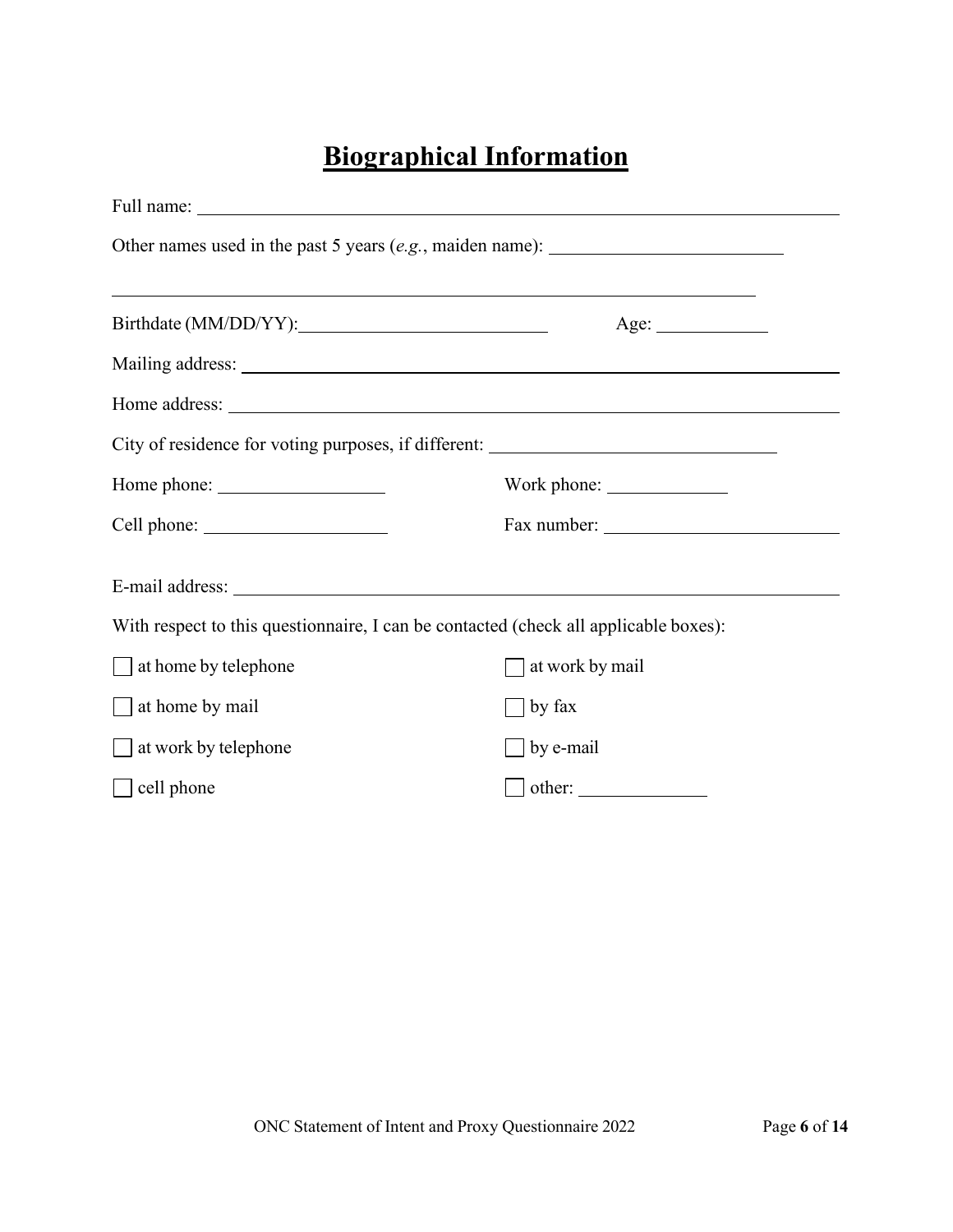## **Specific Questions**

*If you need additional space for an answer, continue your answer on a separate sheet of paper and write "see attached."* 

### **1. Identify all current and past periods of service when you have been:**

- a *director* or *officer* of ONC or a *subsidiary* or *affiliate*
- a committee member or other position for ONC or a *subsidiary* or *affiliate*

Company: Position or description of service: Dates of service:

Company: Position or description of service: Dates of service:

Company: Position or description of service: Dates of service:

| | None

- **2. Are, or were, you a** *family member* **with any of the following people since January 1, 2021?**
	- A *director* or *officer* of ONC
	- A *nominee*
	- A *director* or *officer* of a *subsidiary* or *affiliate*
	- An employee, intern or contractor of ONC or a *subsidiary* or *affiliate*

### No

Yes Name of *family member*: Relationship to me: Name of company and position held by *family member*:

> Name of relevant *family member*: Relationship to me: Name of company and position held by *family member*: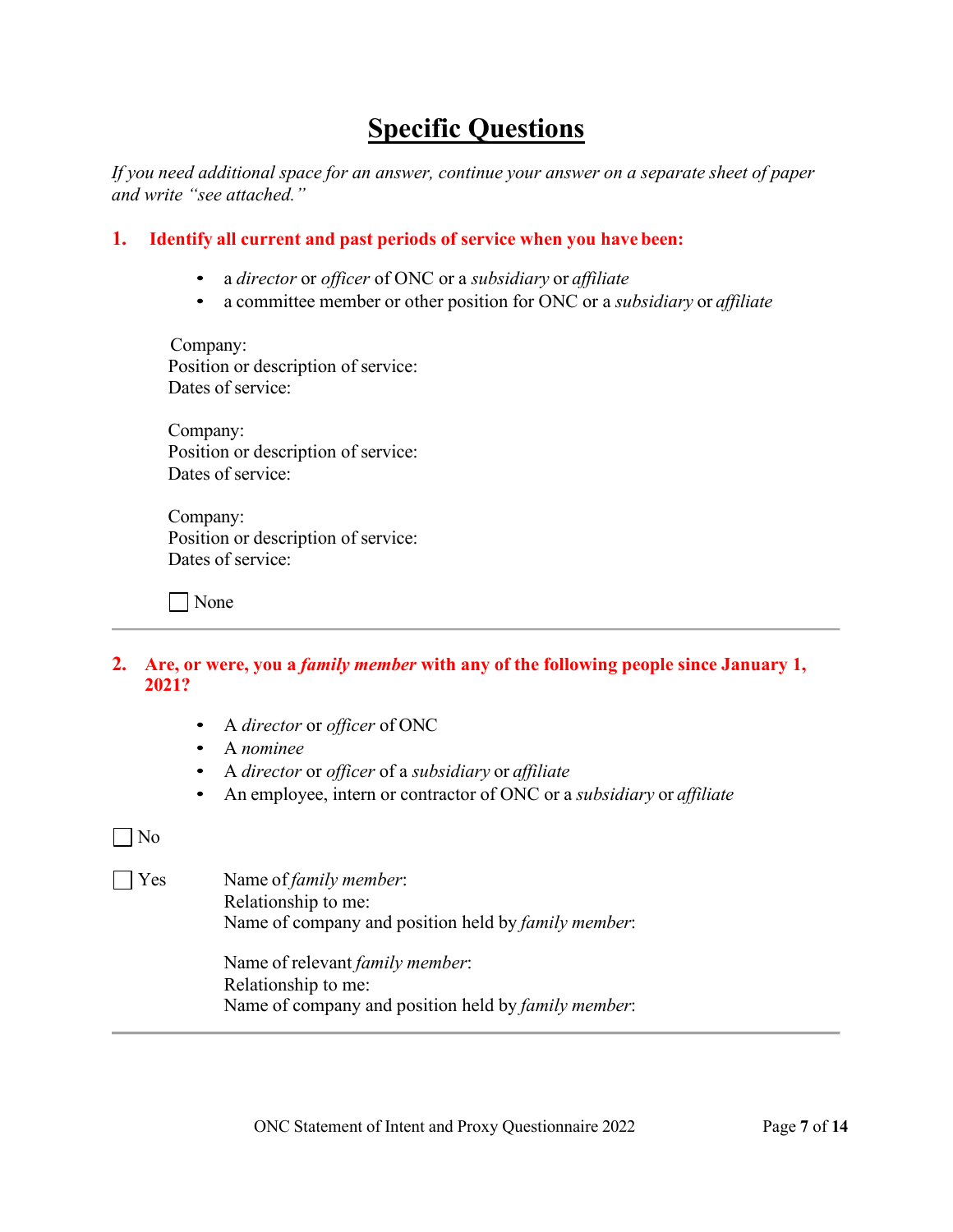**3. What has been your main employment or occupation during the past 5 years? Include the name of your employer (write "self-employed" if self-employed) and a description of the work you performed**

*Example: I have worked for the past 5 years as an elementary school bus driver for the Anchorage School District. I am also a professional fishing guide in the summer for Birch Creek Fishing.*

None

**4. Describe your other business experience or business activities during the past 5 years.**

*Example: From February 8, 2019, to June 30, 2021, I sold beauty products online as my own business.* 

None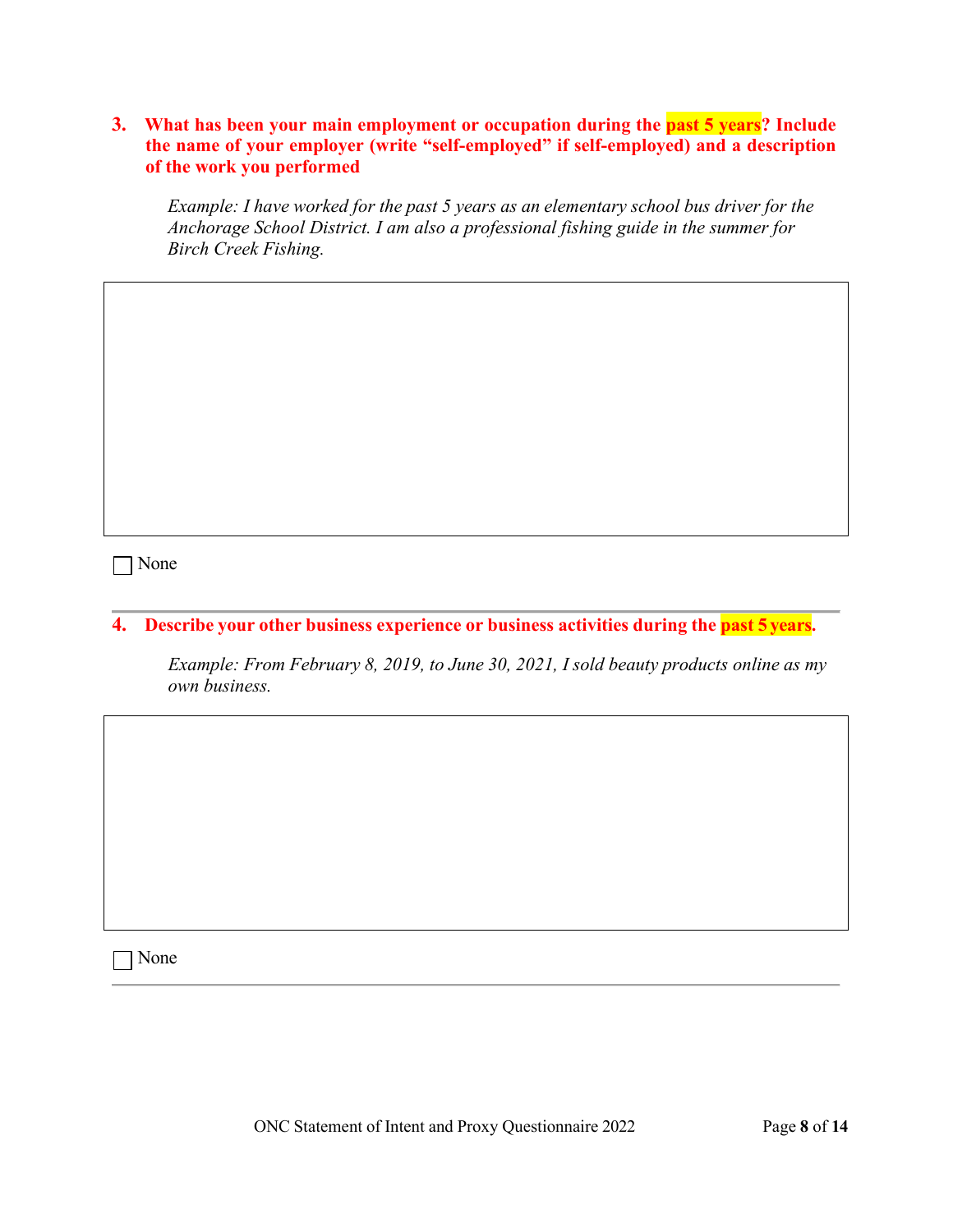- **5. State your educational background. Include the following, if it applies:**
	- **names and dates of any schools attended**
	- **names and dates of any training programs attended**
	- **names and dates of any degrees earned**
	- **names and dates of any certificates received**

#### *Example:*

*Cherry Hill High School – graduated 1979 Rochester Community College – 18 credits earned (1980 – 1985) Microsoft Word training – 30-hour course offered by Best Buy (2003) Journeyman Certification in Plumbing (2010)* 

None

|  |  |  |  | 6. List any elected or appointed <i>directorships</i> and other positions that you have held with |  |
|--|--|--|--|---------------------------------------------------------------------------------------------------|--|
|  |  |  |  | any <i>entity</i> during the past $5$ years (other than positions listed in answer #1).           |  |

| Position:               |
|-------------------------|
| Name of entity:         |
| Dates of service:       |
|                         |
|                         |
| Position:               |
| Name of entity:         |
| Dates of service:       |
|                         |
|                         |
| Position:               |
| Name of <i>entity</i> : |
| Dates of service:       |
|                         |
| None                    |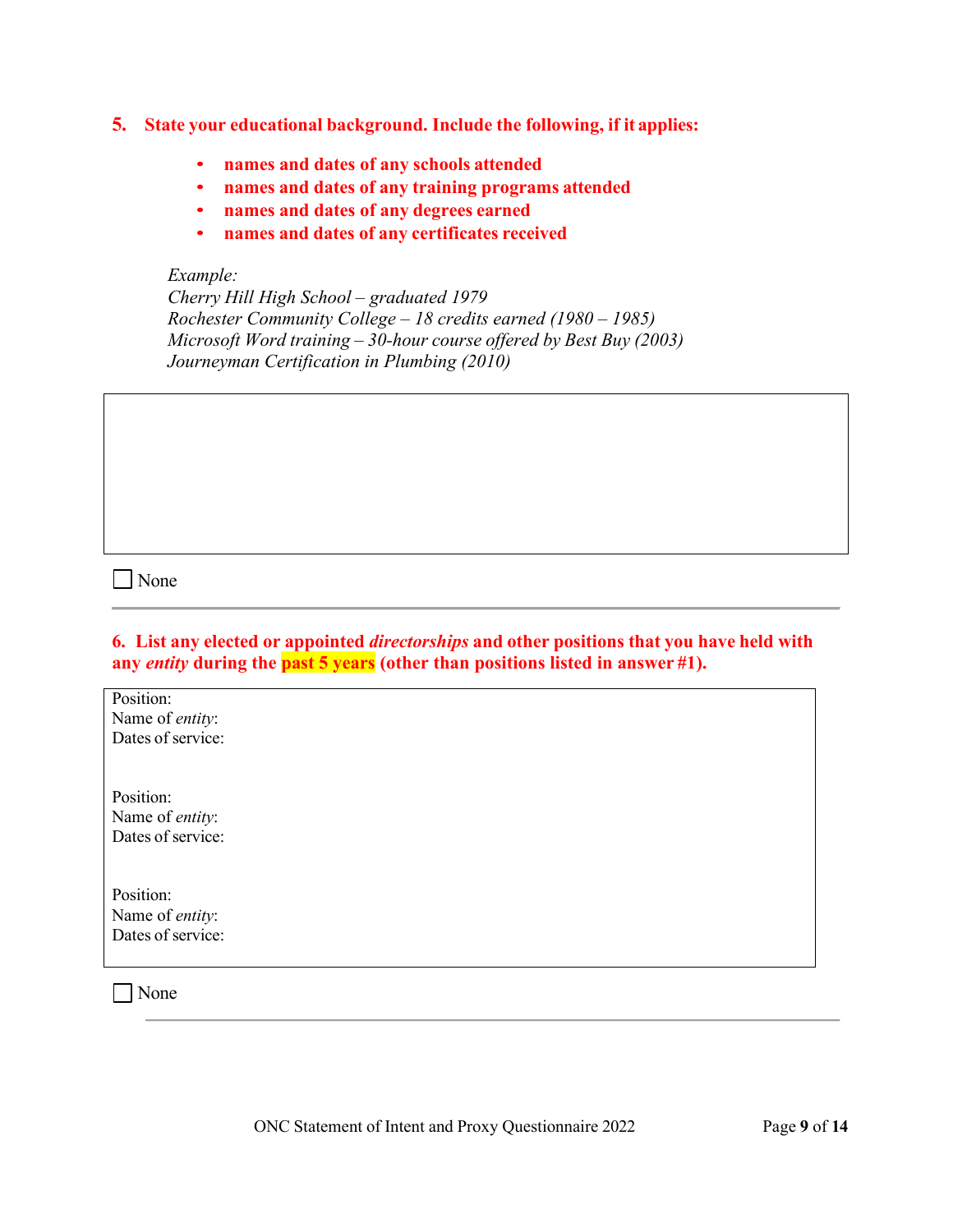**7. List any other activities or awards that you believe may be relevant or ofinterest.**

■ None

**8. If you own shares in any other** *ANCSA corporation***, list the corporation.**

■ None

**9. If you served in the military, state which service and the type and date ofdischarge.**

None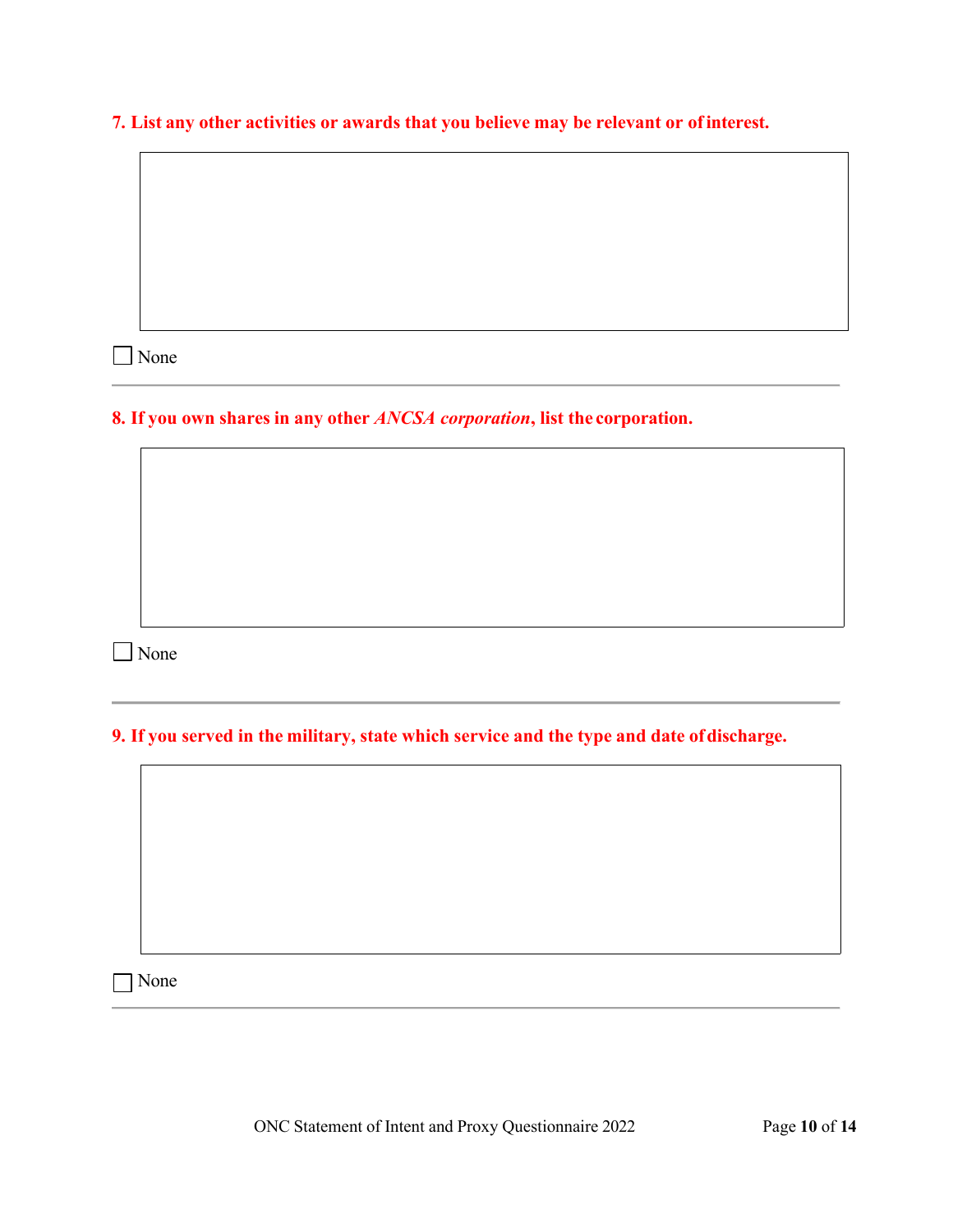### *10.* **Answer "no" or "yes" to the following questions.** *If you answer "yes" to any of these questions, attach a separate sheet explaining fully.*

*a)* In the past 10 years, have you or an *associate* been convicted of, or entered a plea of no contest to, any crime, or been the subject of pending criminal proceedings? *(Don't count traffic violations or minor offenses. A minor offense is defined in Alaska Rules of Minor Offense Procedure rule 2. A copy of this rule is available by contacting the ONC office).*



*b)* During the past 10 years, have you or an *associate* been the subject of a petition filed under bankruptcy, insolvency or receivership laws?



*c)* During the past 10 years, have you or an *associate* had a receiver appointed with respect to any business or property?

 $\Box$  No  $\Box$  Yes

*d)* Have you or an *associate* ever been the subject of a conviction or a court, arbitrator or administrative judgment, order or decree respecting the following:

| (i) engaging in an unethical or illegal business practice $\Box$ No $\Box$ Yes           |
|------------------------------------------------------------------------------------------|
| (ii) violating securities laws or regulations; or $\Box$ No $\Box$ Yes                   |
| (iii) violating a <i>director</i> or <i>officer</i> fiduciary duty. $\Box$ No $\Box$ Yes |

*e)* During the past 10 years, have you or an *associate* been a part of a lawsuit, arbitration or other legal proceeding where you or an *associate* had an interest that conflicted with ONC or a *subsidiary* or *affiliate*?



*f)* During the past 10 years, have you or an *associate* been a *director* or an *officer* of an *entity*  that was in a lawsuit, arbitration or other legal proceeding with ONC or a *subsidiary* or *affiliate*?

 $\Box$  No  $\Box$  Yes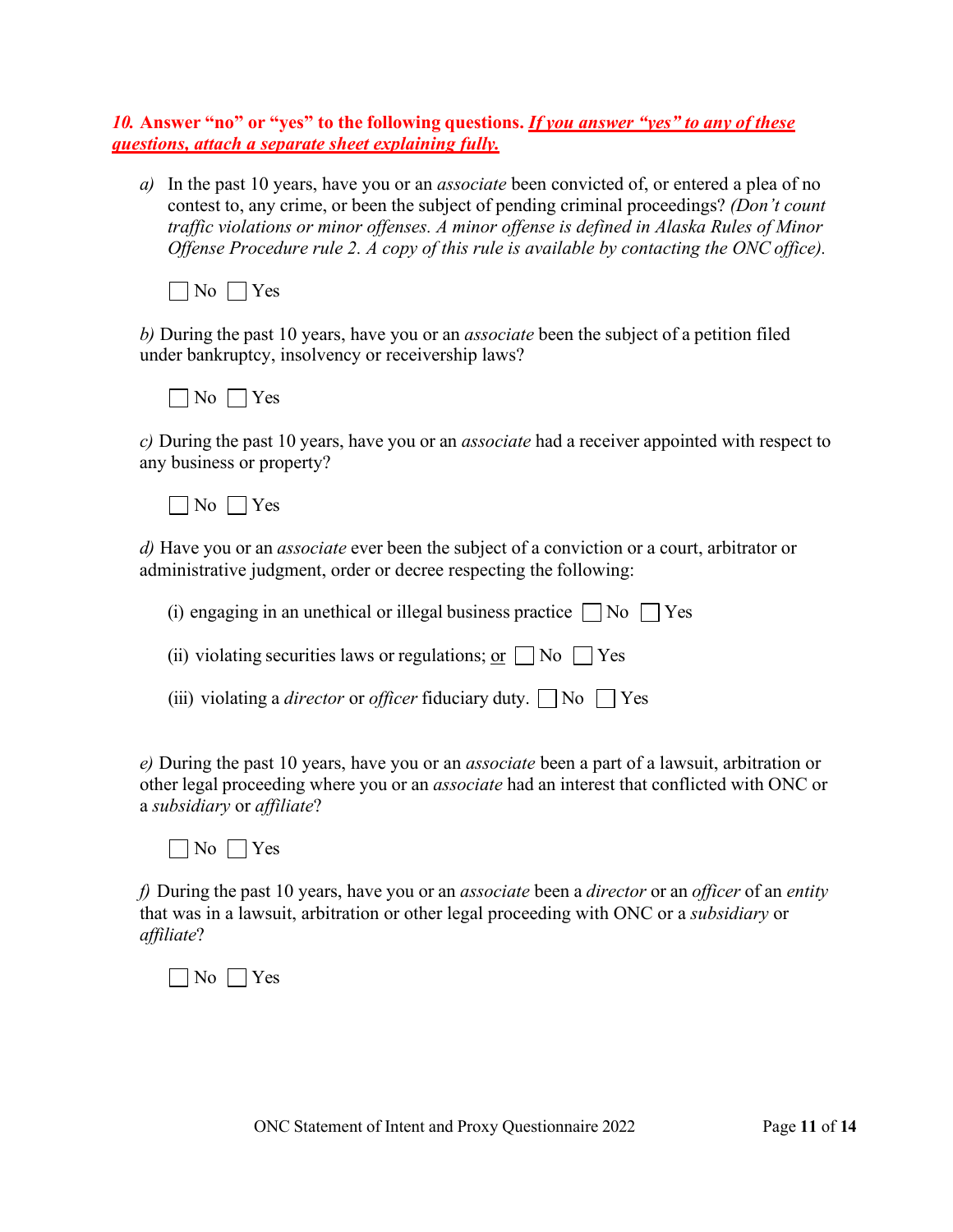*g)* During the past 3 years, has ONC or a *subsidiary* or *affiliate* had a *financial transaction* with any of the following persons (except as disclosed in your answers to #1 and #2)?

- (i) you
- *(ii)* a *family member*
- *(iii)* an *associate*
- (iv) an *entity* (other than ONC and its subsidiaries and *affiliates*) that employs you, a *family member* or an *associate*
- (v) an *entity* (other than ONC and its subsidiaries and *affiliates*) of which you, a *family member* or an *associate* is a *director* or *officer*, or
- (vi) an *entity* (other than ONC and its subsidiaries and *affiliates*) in which you, a *family member* or an *associate* has an ownership interest

 $\Box$  No  $\Box$  Yes

(vii) Is any such *financial transaction* presently proposed?

 $\Box$  No  $\Box$  Yes

*h)* Is there any circumstance that could lead to a different answer to any of the above questions?

 $\neg$  No  $\neg$  Yes

(i) Is there any arrangement or understanding between you and any other person or persons (except between the *directors* and *officer*s of ONC acting solely in that capacity) regarding your nomination, solicitation of proxies, voting of proxies, or election as a *director*?

 $\Box$  No  $\Box$  Yes

(j) Will anyone besides you bear the cost of any proxy solicitation by you?

 $\neg$  No  $\neg$  Yes

(k) Have you paid or agreed to pay \$500 or more in connection with soliciting proxies for the upcoming shareholders meeting?

 $\neg$  No  $\neg$  Yes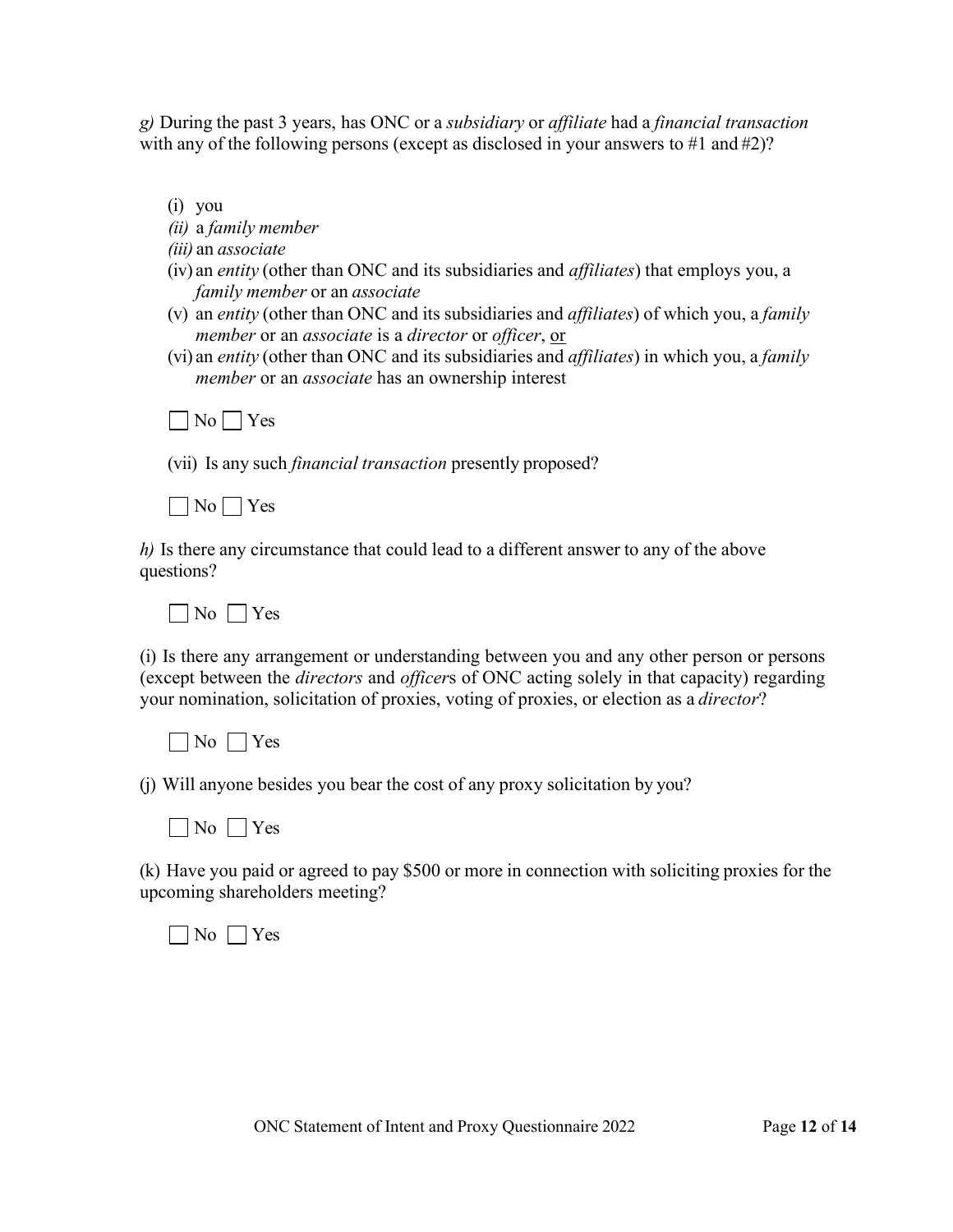(l) Is there any other information that are important to an evaluation of your ability to serve as a *director* or *officer* of ONC or that should be disclosed in ONC's proxy statement about you?

 $\Box$  No  $\Box$  Yes

## **Nominee's Photo and Personal Statement**

Nominee photo:

ttached

ontact me to arrange to get a photo

Do not include my photo

If you are a *nominee* and wish to provide a statement, please attach a separate sheet stating briefly why you think shareholders should vote for you. This statement may be included in ONC's proxy statement. Please limit your statement to no more than 200 words. ONC may edit your statement for accuracy, clarity or length.

Personal statement is attached

I don't wish to provide a personal statement

I will provide a personal statement before the deadline for filing this Statement of Intent and Questionnaire

## **Certification and Agreement**

I certify and agree that:

1. I have reviewed the *bylaws* respecting *directors* and the election rules, accept its terms, and agree to comply with the *bylaws* and code of conduct.

2. I have reviewed the Alaska Proxy Regulations (3 AAC 08.305-.365) and agree to comply with them.

3. The information and answers set forth above (a) are true, complete and correct to the best of my knowledge after reasonable inquiry, (b) are not false or misleading with respect to a materialfact; (c) do not omit a material fact necessary in order to make the information and answers not false or misleading; and (d) do not omit a material fact necessary to correct a statement made in an earlier communication which has become false or misleading. I agree to notify ONC immediately if I learn of facts or circumstances that may make the information and answers set forth above false or misleading.

Date: , 2022

Signature

Number of attached sheets:

ONC Statement of Intent and Proxy Questionnaire 2022 Page **13** of **14**